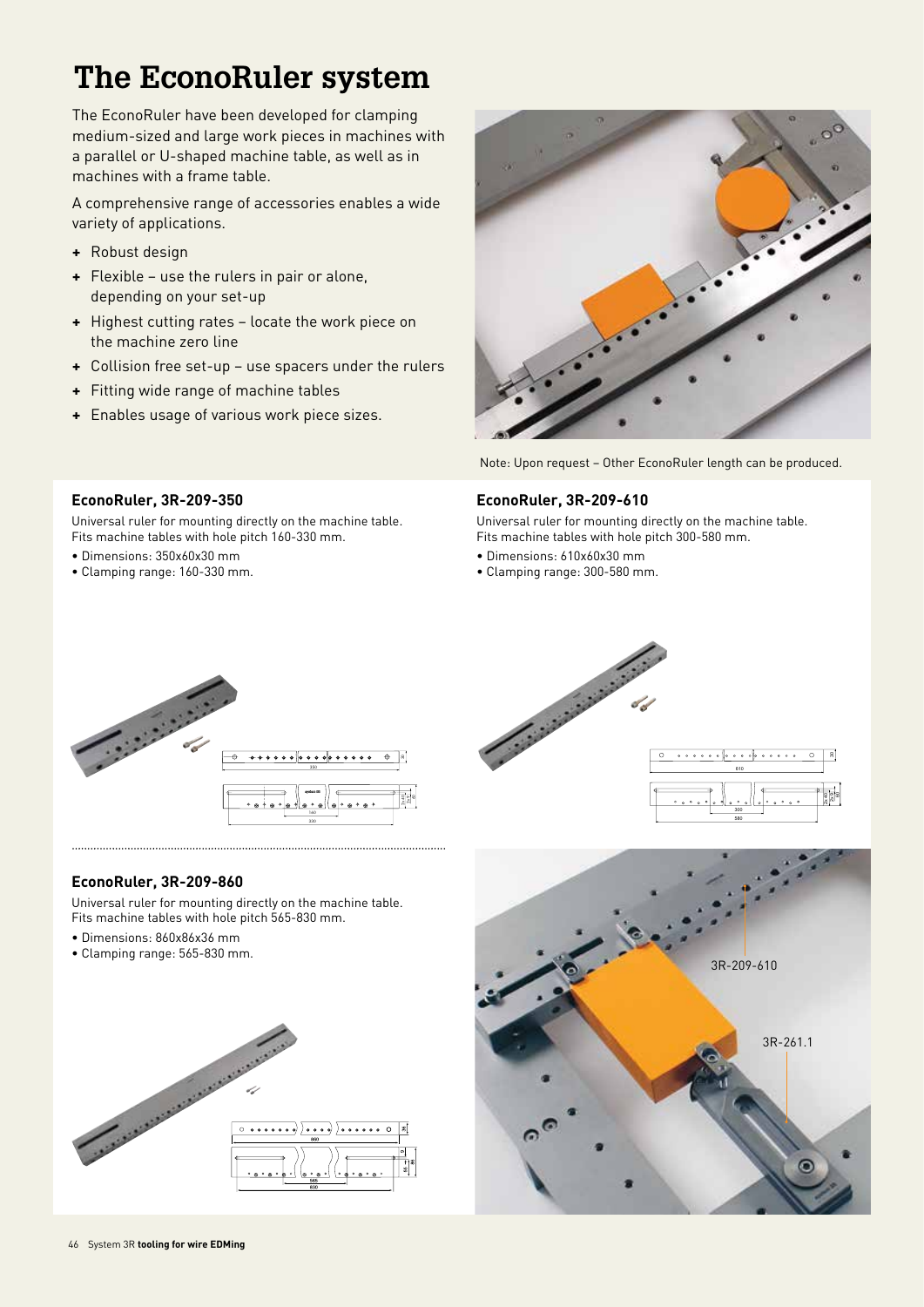# EconoRuler kits

### **EconoRuler kit**

Kit for clamping rectangular workpieces.



### **3R-209-350.1**

| 3R-209-350   | Ruler, 350 mm   | x1 |  |  |
|--------------|-----------------|----|--|--|
| 3R-333-03    | Allen key, 3 mm | x1 |  |  |
| 3R-333-05    | Allen key, 5 mm | x1 |  |  |
|              | + Accessories   |    |  |  |
| 3R-209-610.1 |                 |    |  |  |
| 3R-209-610   | Ruler, 610 mm   | x1 |  |  |
| 3R-333-03    | Allen key, 3 mm | x1 |  |  |
| 3R-333-05    | Allen key, 5 mm | x1 |  |  |
|              | + Accessories   |    |  |  |
| 3R-209-860.1 |                 |    |  |  |
| 3R-209-860   | Ruler, 860 mm   | x1 |  |  |
| 3R-333-03    | Allen key, 3 mm | x1 |  |  |
| 3R-333-05    | Allen key, 5 mm | x1 |  |  |
|              | + Accessories   |    |  |  |









#### **3R-209-350.2**

| 3R-209-350   | Ruler, 350 mm   | x2 |  |  |
|--------------|-----------------|----|--|--|
| 3R-333-03    | Allen key, 3 mm | x1 |  |  |
| 3R-333-05    | Allen key, 5 mm | x1 |  |  |
| 3R-A209      | Clamps          | x2 |  |  |
|              | + Accessories   |    |  |  |
| 3R-209-610.2 |                 |    |  |  |
| 3R-209-610   | Ruler, 610 mm   | x2 |  |  |
| 3R-333-03    | Allen key, 3 mm | x1 |  |  |
| 3R-333-05    | Allen key, 5 mm | x1 |  |  |
| 3R-A209      | Clamps          | x2 |  |  |
|              | + Accessories   |    |  |  |
| 3R-209-860.2 |                 |    |  |  |
| 3R-209-860   | Ruler, 860 mm   | x2 |  |  |
| 3R-333-03    | Allen key, 3 mm | x1 |  |  |
| 3R-333-05    | Allen key, 5 mm | x1 |  |  |
| 3R-A209      | Clamps          | х2 |  |  |
|              | + Accessories   |    |  |  |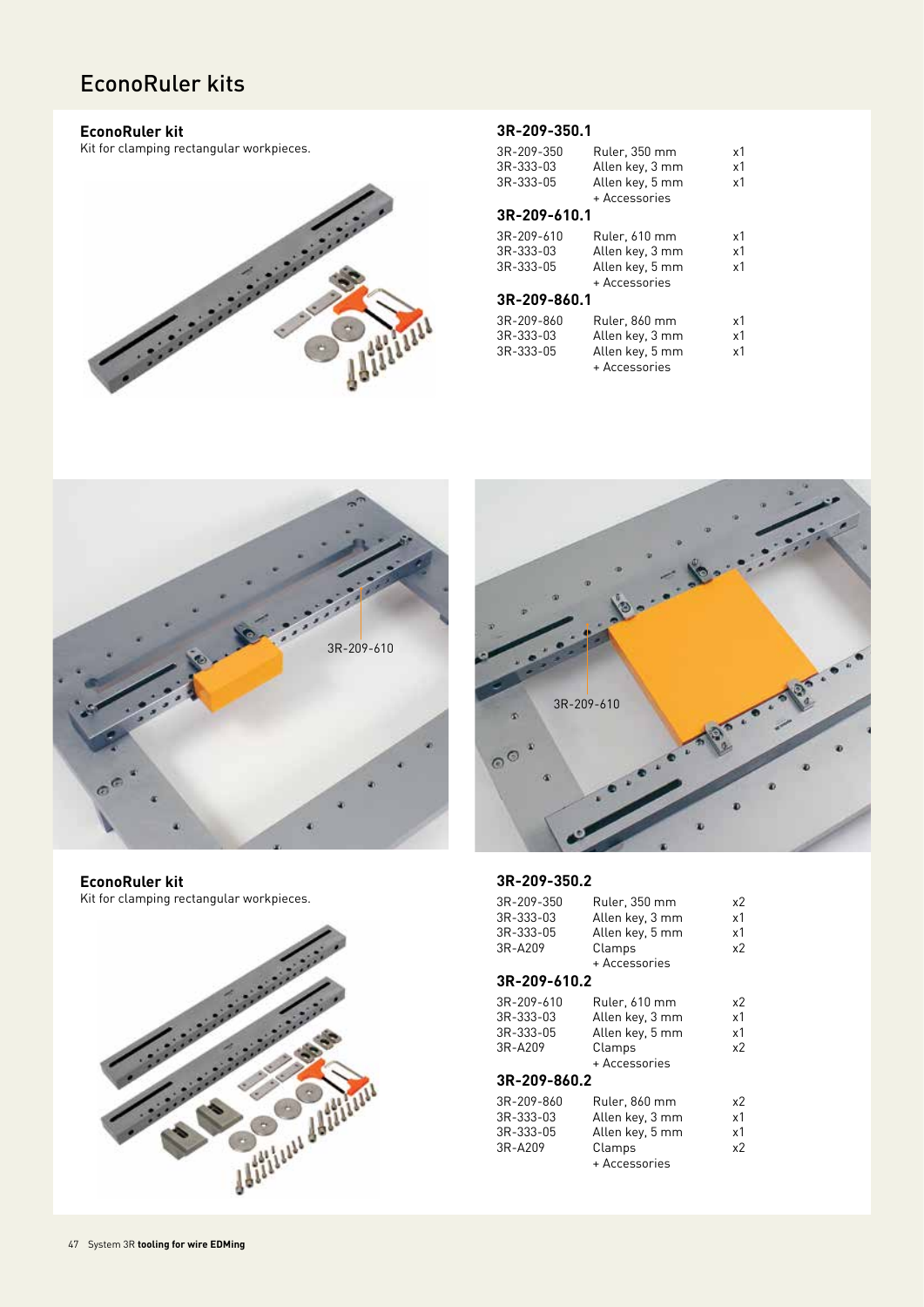# EconoRuler kits

#### **EconoRuler kit**

Kit for clamping rectangular workpieces.



#### **3R-209-350.3**

| 3R-209-350<br>$3R-261.1$<br>3R-333-03<br>3R-333-05 | Ruler, 350 mm<br>Support<br>Allen key, 3 mm<br>Allen key, 5 mm                  | x1<br>x2<br>x1<br>x1 |  |  |
|----------------------------------------------------|---------------------------------------------------------------------------------|----------------------|--|--|
|                                                    | + Accessories                                                                   |                      |  |  |
| 3R-209-610.3                                       |                                                                                 |                      |  |  |
| 3R-209-610<br>$3R-261.1$<br>3R-333-03<br>3R-333-05 | Ruler, 610 mm<br>Support<br>Allen key, 3 mm<br>Allen key, 5 mm<br>+ Accessories | x1<br>x2<br>x1<br>x1 |  |  |
| 3R-209-860.3                                       |                                                                                 |                      |  |  |
| 3R-209-860<br>3R-261.1<br>3R-333-03<br>3R-333-05   | Ruler, 860 mm<br>Support<br>Allen key, 3 mm<br>Allen key, 5 mm<br>+ Accessories | x1<br>x2<br>x1<br>x1 |  |  |



**EconoRuler kit** Kit for clamping rectangular workpieces.





#### **3R-209-350.4**

| 3R-209-350   | Ruler, 350 mm     | х1 |  |  |
|--------------|-------------------|----|--|--|
| 3R-261.1     | Support           | x1 |  |  |
| 3R-209.1     | Ruler vice, Econo | x1 |  |  |
| 3R-333-03    | Allen key, 3 mm   | x1 |  |  |
| 3R-333-05    | Allen key, 5 mm   | x1 |  |  |
|              | + Accessories     |    |  |  |
| 3R-209-610.4 |                   |    |  |  |
| 3R-209-610   | Ruler, 610 mm     | x1 |  |  |
| 3R-261.1     | Support           | x1 |  |  |
| 3R-209.1     | Ruler vice, Econo | x1 |  |  |
| 3R-333-03    | Allen key, 3 mm   | x1 |  |  |
| 3R-333-05    | Allen key, 5 mm   | x1 |  |  |
|              | + Accessories     |    |  |  |
| 3R-209-860.4 |                   |    |  |  |
| 3R-209-860   | Ruler, 860 mm     | x1 |  |  |
| 3R-261.1     | Support           | x1 |  |  |
| 3R-209.1     | Ruler vice, Econo | x1 |  |  |
| 3R-333-03    | Allen key, 3 mm   | х1 |  |  |
| 3R-333-05    | Allen key, 5 mm   | x1 |  |  |
|              | + Accessories     |    |  |  |
|              |                   |    |  |  |